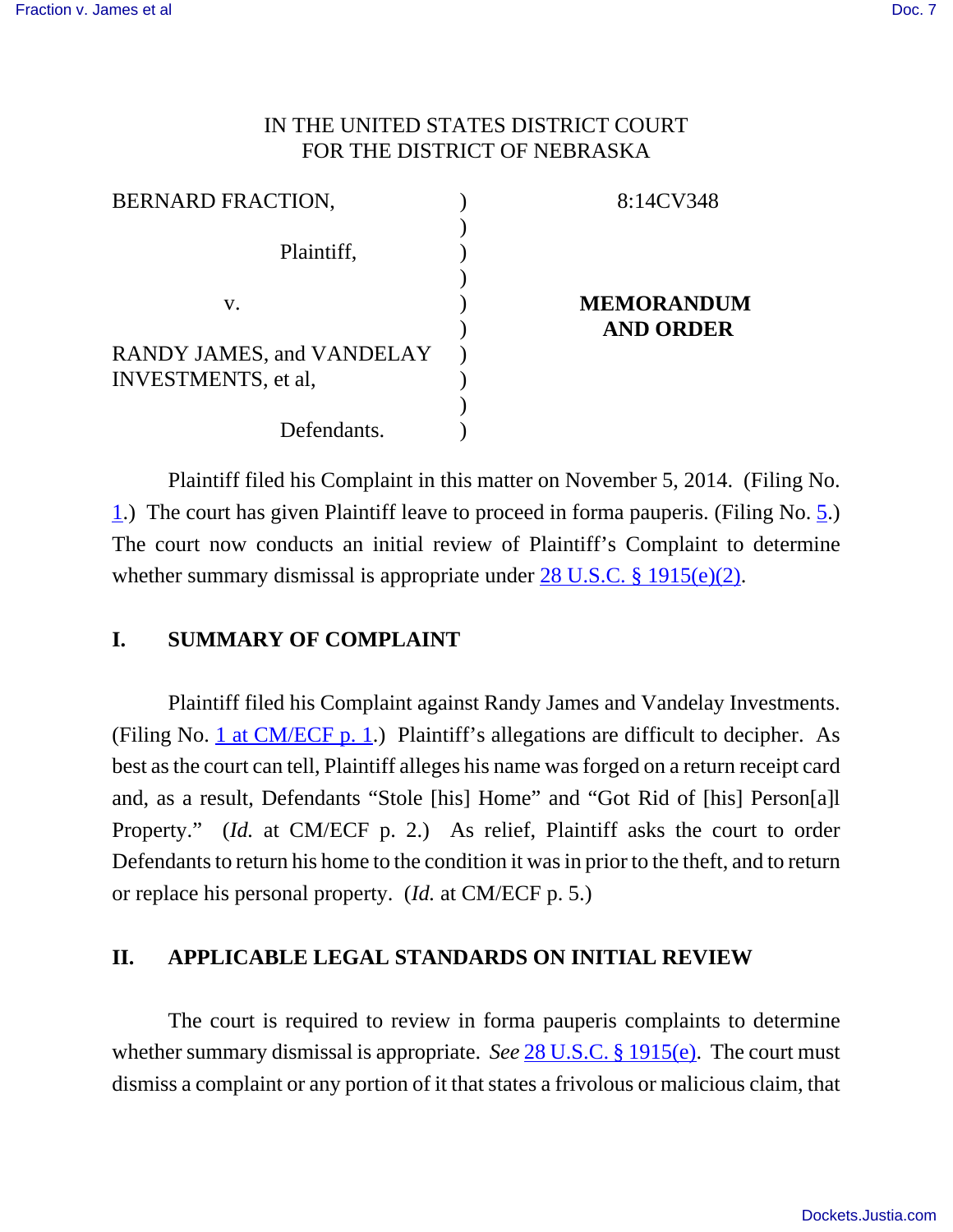fails to state a claim upon which relief may be granted, or that seeks monetary relief from a defendant who is immune from such relief.  $28 \text{ U.S.C.}$  §  $1915(e)(2)(B)$ .

Pro se plaintiffs must set forth enough factual allegations to "nudge[] their claims across the line from conceivable to plausible," or "their complaint must be dismissed." *Bell Atlantic Corp. v. Twombly*, 550 U.S. 544, 569-70 (2007); *see also Ashcroft v. Iqbal*, 556 U.S. 662, 678 (2009) ("A claim has facial plausibility when the plaintiff pleads factual content that allows the court to draw the reasonable inference that the defendant is liable for the misconduct alleged.").

"The essential function of a complaint under the Federal Rules of Civil Procedure is to give the opposing party 'fair notice of the nature and basis or grounds for a claim, and a general indication of the type of litigation involved.'" *Topchian v. JPMorgan Chase Bank, N.A.*, 760 F.3d 843, 848 (8th Cir. 2014) (quoting *Hopkins v. Saunders*, 199 F.3d 968, 973 (8th Cir. 1999)). However, "[a] pro se complaint must be liberally construed, and pro se litigants are held to a lesser pleading standard than other parties." *Topchian*, 760 F.3d at 849 (internal quotation marks and citations omitted).

#### **III. DISCUSSION OF CLAIMS**

In evaluating Plaintiff's claims, the court must determine whether subjectmatter jurisdiction is proper. *See* Fed. R. Civ. P. 12(h)(3) ("If the court determines at any time that it lacks subject-matter jurisdiction, the court must dismiss the action."). Furthermore, the plaintiff must sufficiently state a claim for relief that contains, "a short and plain statement of the grounds for the court's jurisdiction, unless the court already has jurisdiction and the claim needs no new jurisdictional support." Fed. R. Civ. P.  $8(a)(1)$ . Here, Plaintiff alleged a "[v]iolation of civil rights" and that his "[c]laim arises under the Constitution, laws or treaties of the United States." (*See* Filing No. 1 at CM/ECF p. 4.) However, as discussed below, the court cannot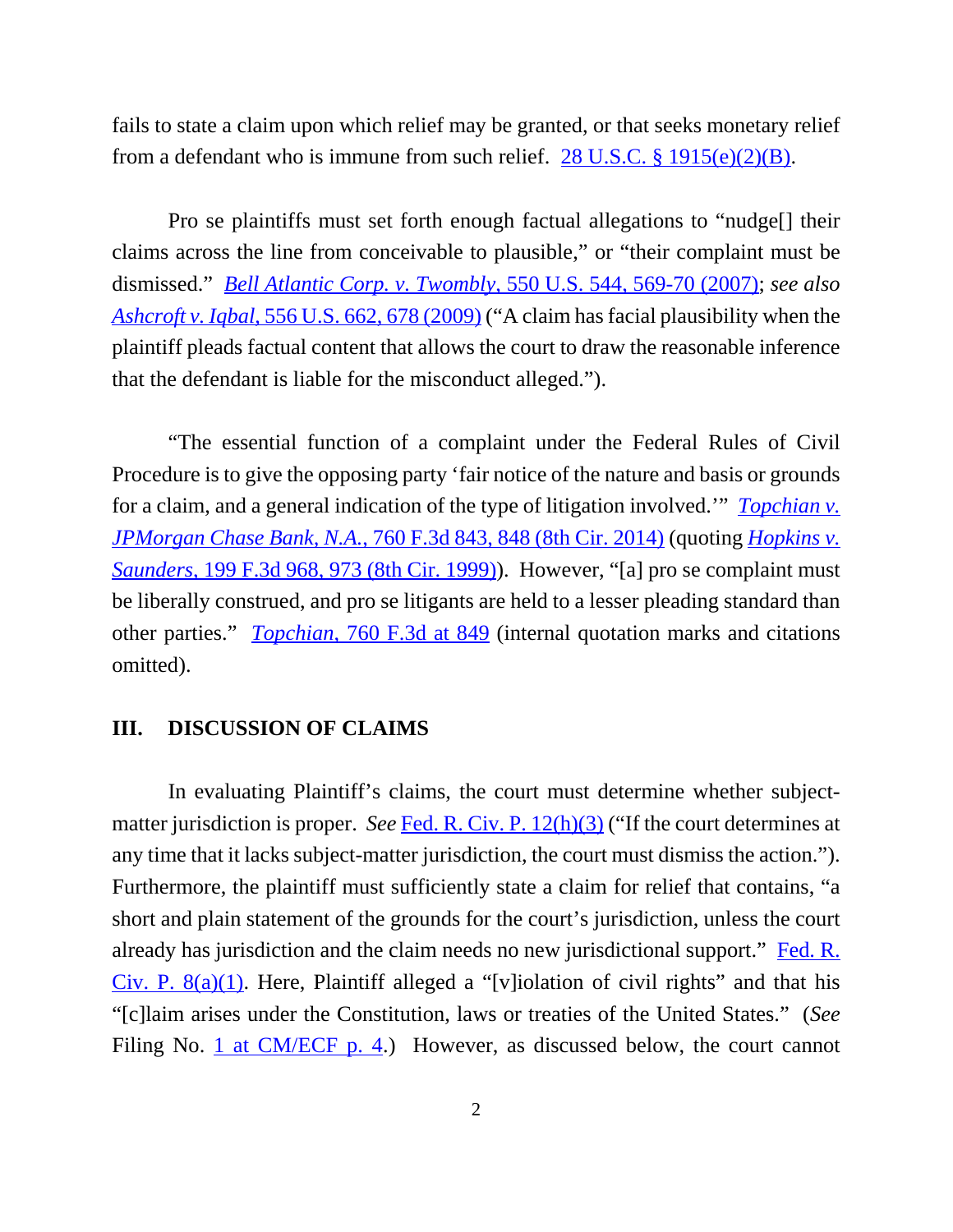determine whether jurisdiction is proper based on the information set forth in the Complaint.

### **A. Diversity of Citizenship Jurisdiction**

Subject-matter jurisdiction may be proper in federal court pursuant to 28 U.S.C. § 1332, commonly referred to as "diversity of citizenship" jurisdiction. For purposes of 28 U.S.C. § 1332, "diversity of citizenship" means that "the citizenship of each plaintiff is different from the citizenship of each defendant." *Ryan v. Schneider Nat'l Carriers, Inc.*, 263 F.3d 816, 819 (8th Cir. 2001). In addition, the amount in controversy must be greater than \$75,000.00 for diversity of citizenship jurisdiction. 28 U.S.C. § 1332(a).

Here, Plaintiff did not provide an address for Defendants and did not allege an amount in controversy. Therefore, the court is unable to determine whether there is diversity of citizenship jurisdiction.

# **B. Federal Question Jurisdiction**

Subject-matter jurisdiction is also proper where a plaintiff asserts "[a] nonfrivolous claim of a right or remedy under a federal statute," commonly referred to as "federal question" jurisdiction. *Northwest South Dakota Prod. Credit Ass'n v. Smith*, 784 F.2d 323, 325 (8th Cir. 1986). The mere suggestion of a federal question is not sufficient to establish the jurisdiction of federal courts, rather, the federal court's jurisdiction must affirmatively appear clearly and distinctly. *Bilal v. Kaplan*, 904 F.2d 14, 15 (8th Cir. 1990). Under 42 U.S.C. § 1983, a plaintiff must allege the violation of a right secured by the Constitution or laws of the United States and must show that the deprivation of that right was committed by a person acting under color of state law. *West v. Atkins*, 487 U.S. 42, 48 (1988). Courts have held that a private party's actions can be considered state action, or actions under color of state law, if the private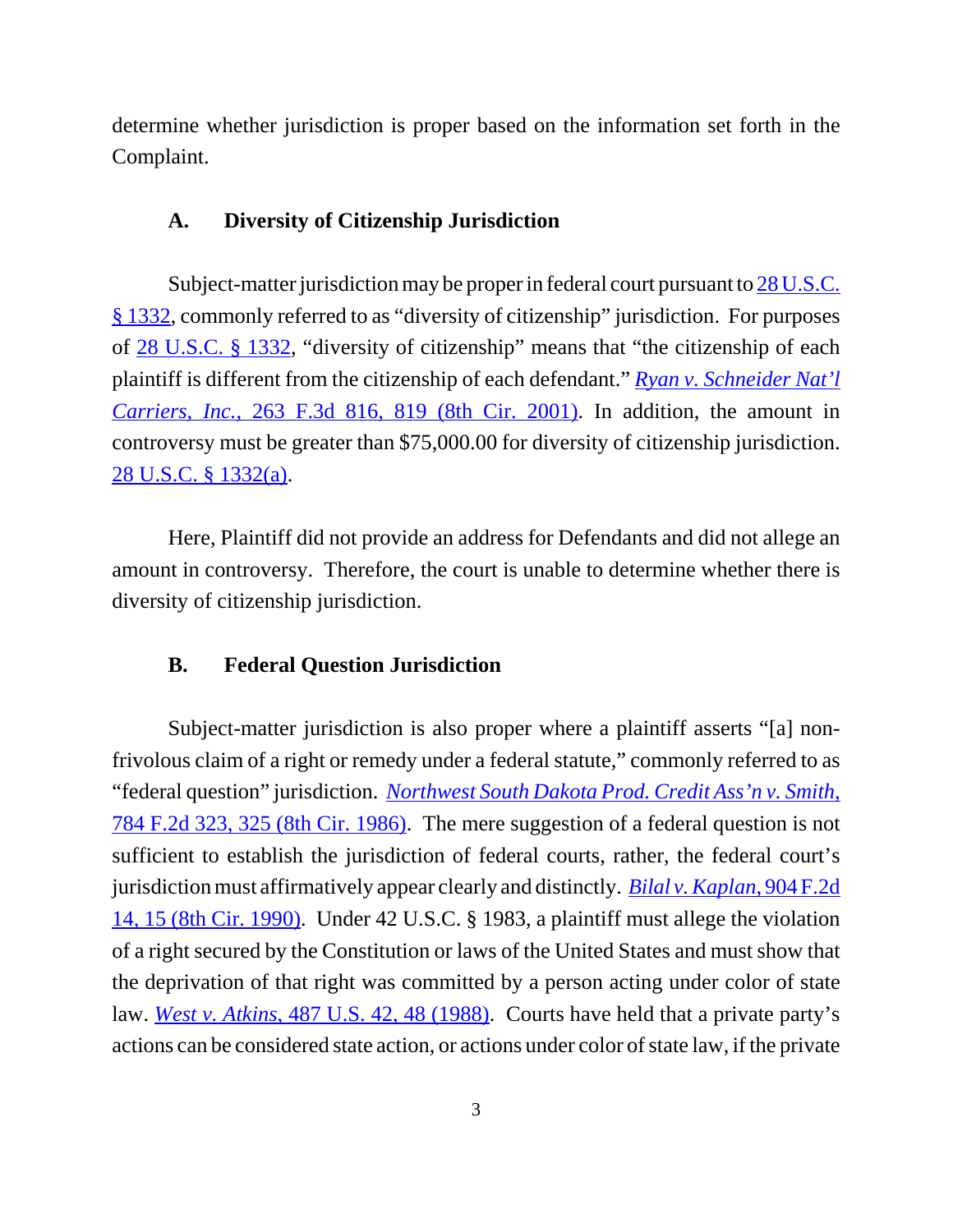party is a willful participant in joint activity with the State to deny constitutional rights. *See Magee v. Tr. of Hamline Univ, Minn.*, 747 F.3d 532, 536 (8th Cir. 2014).

 While Plaintiff asserts a claim that Defendants violated his civil rights, the Complaint lacks any indication that Defendants are state actors. In addition, while Plaintiff asserts his claim arises under the Constitution, laws, or treaties of the United States, there are no facts alleged to support such a claim. Accordingly, Plaintiff's allegations do not establish that federal question jurisdiction exists in this matter.

On the court's own motion, Plaintiff will have 30 days to file an amended complaint that sets forth the grounds for this court's jurisdiction.

### IT IS THEREFORE ORDERED that:

1. Plaintiff will have 30 days to file an amended complaint that sets forth a short and plain statement of the grounds for the court's jurisdiction. Failure to file an amended complaint in accordance with this Memorandum and Order will result in dismissal of this matter without further notice to Plaintiff.

2. The court reserves the right to conduct further review of Plaintiff's claims pursuant to  $28 \text{ U.S.C.}$  §  $1915(e)(2)$  after Plaintiff addresses the matters set forth in this Memorandum and Order.

3. The Clerk is directed to set a pro se case management deadline in this matter with the following text: March 5, 2015: deadline for Plaintiff to amend.